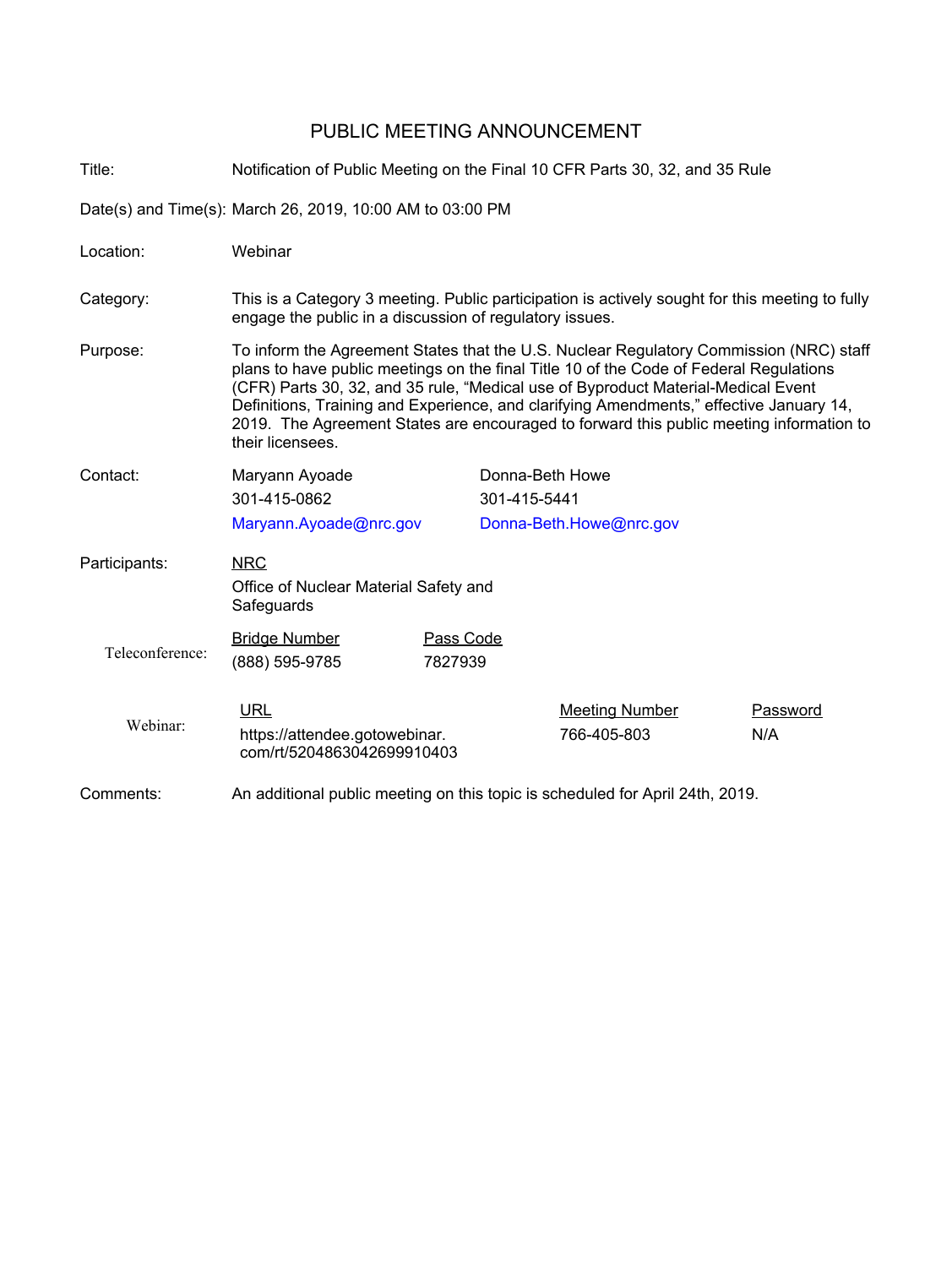# PUBLIC MEETING AGENDA

## Notification of Public Meeting on the Final 10 CFR Parts 30, 32, and 35 Rule

## March 26, 2019, 10:00 AM to 03:00 PM

#### Webinar

**Time** 

| <b>Topic</b>                                                | <b>Speaker</b> |
|-------------------------------------------------------------|----------------|
| Generators                                                  | <b>NRC</b>     |
| Associate Radiation Safety Officer and Ophthalmic Physicist | <b>NRC</b>     |
| <b>Emerging Technologies</b>                                | <b>NRC</b>     |
| <b>Notification</b>                                         | <b>NRC</b>     |
| Manual Brachytherapy                                        | <b>NRC</b>     |
| Training and Experience                                     | <b>NRC</b>     |
| Diagnostic medical uses                                     | <b>NRC</b>     |
| 10 CFR 35.300 Radiopharmaceuticals                          | <b>NRC</b>     |
| Sealed Source and Device Registry                           | <b>NRC</b>     |
| Vendor Training                                             | <b>NRC</b>     |
| Gamma Knife Source Exchange                                 | <b>NRC</b>     |
|                                                             |                |